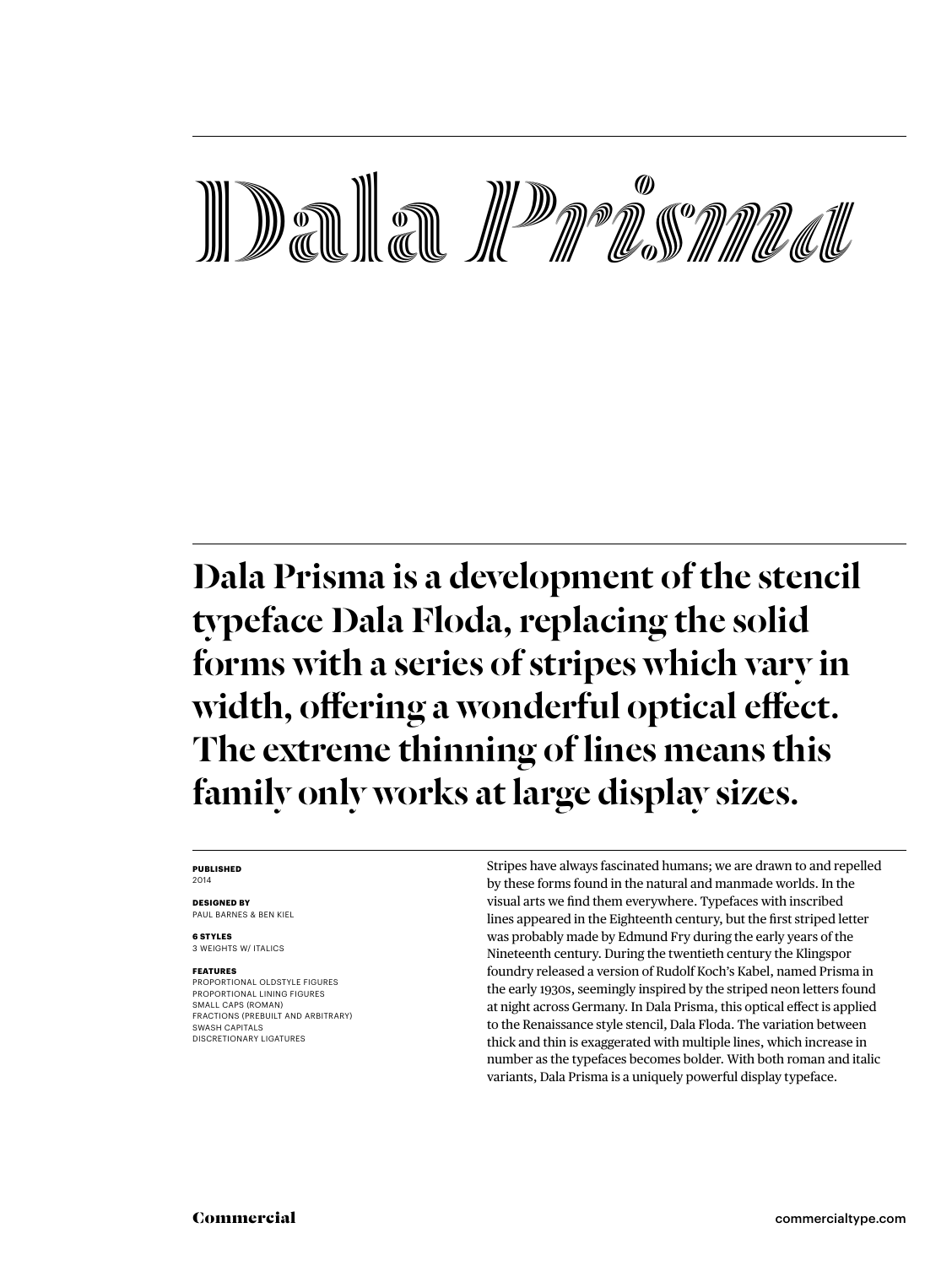## Dala Prisma Roman *Dala Prisma Italic* <u>IDala IPFisinaa IBoldi</u> *Dala Prisma Bold Italic* <u>III Dalia III Peter Sunaa III Faut</u> <u> IIII Dallullall IIII Dava Sammalall IIII <sup>s</sup>allulle III (Italii III ac</u>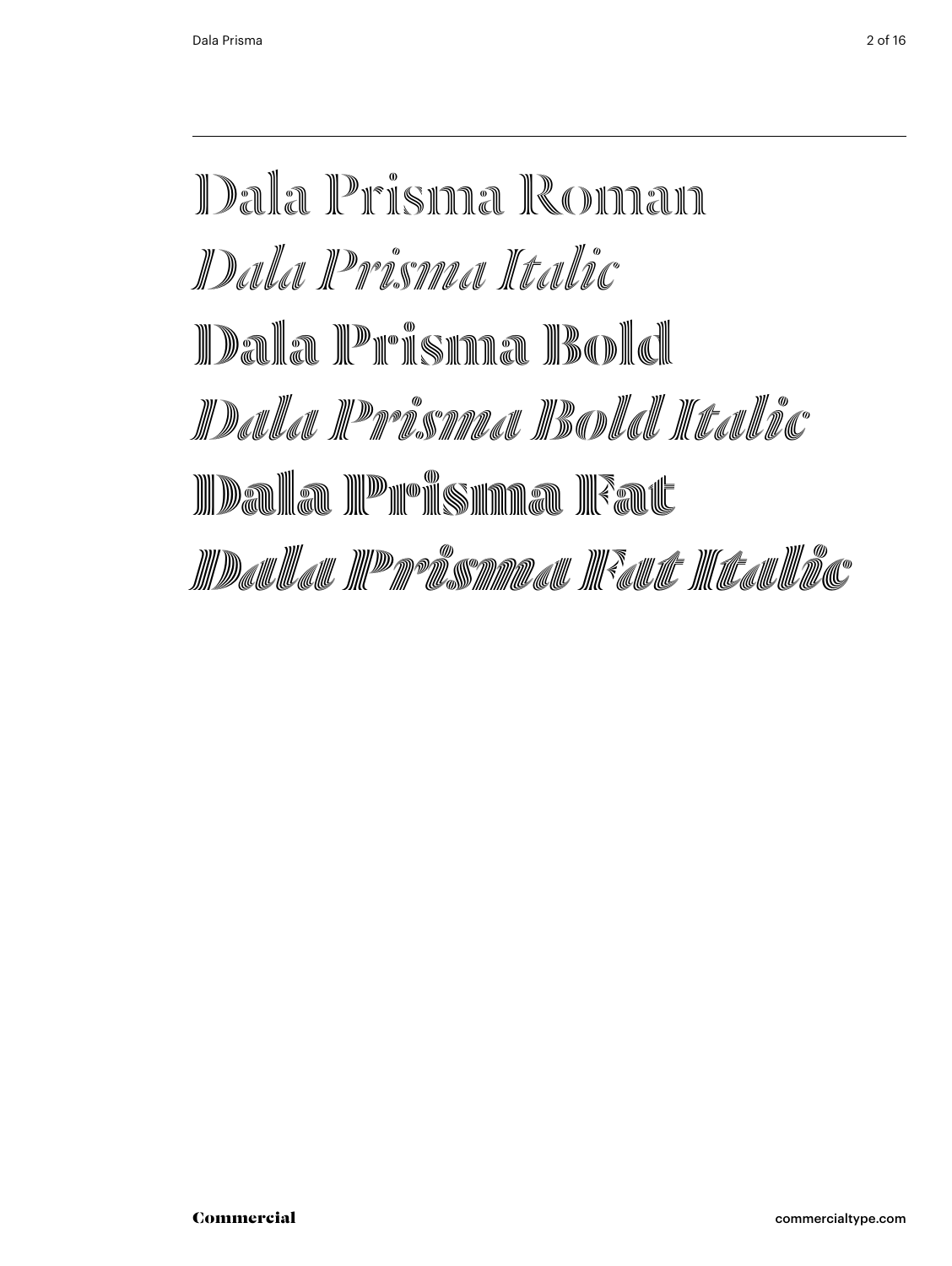

Dala Prisma Roman, 100 Pt [DISCRETIONARY ct LIGATURE, swash q]

Excludes and





Dala Prisma Italic, 100 Pt [swash a r, alternate swash e]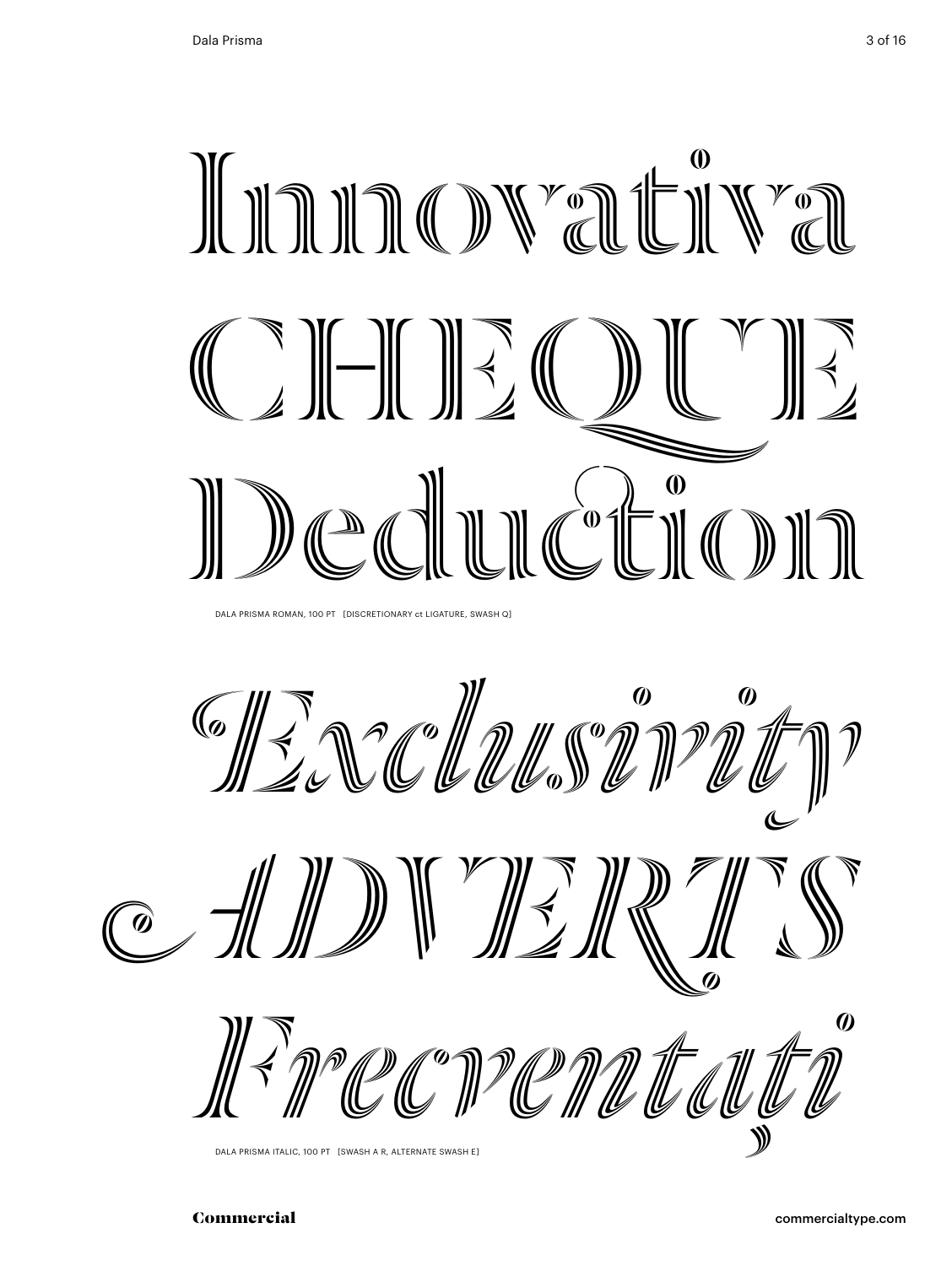







Dala Prisma Bold Italic, 100 Pt [alternate h, discretionary is ligature]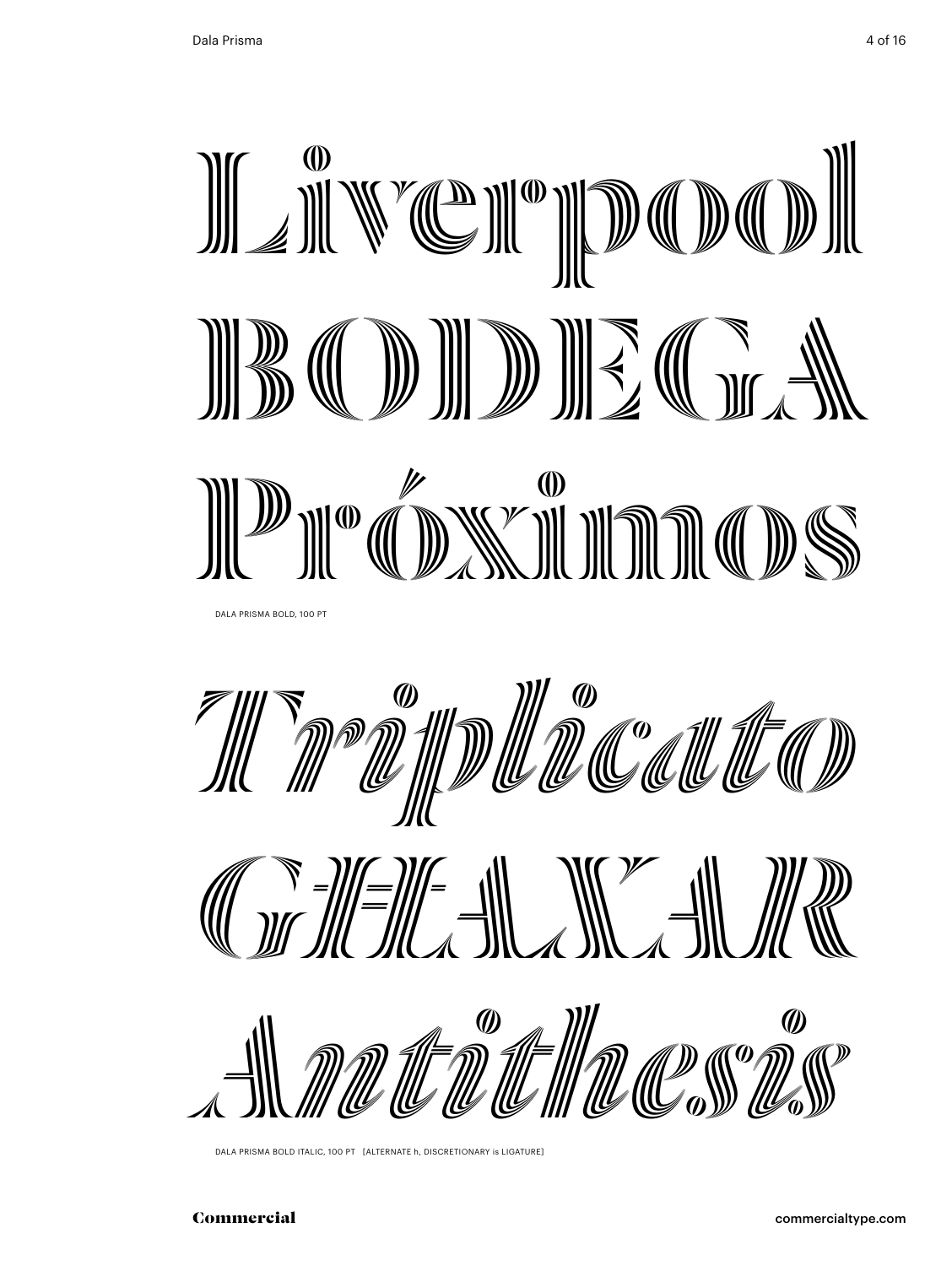

![](_page_4_Picture_2.jpeg)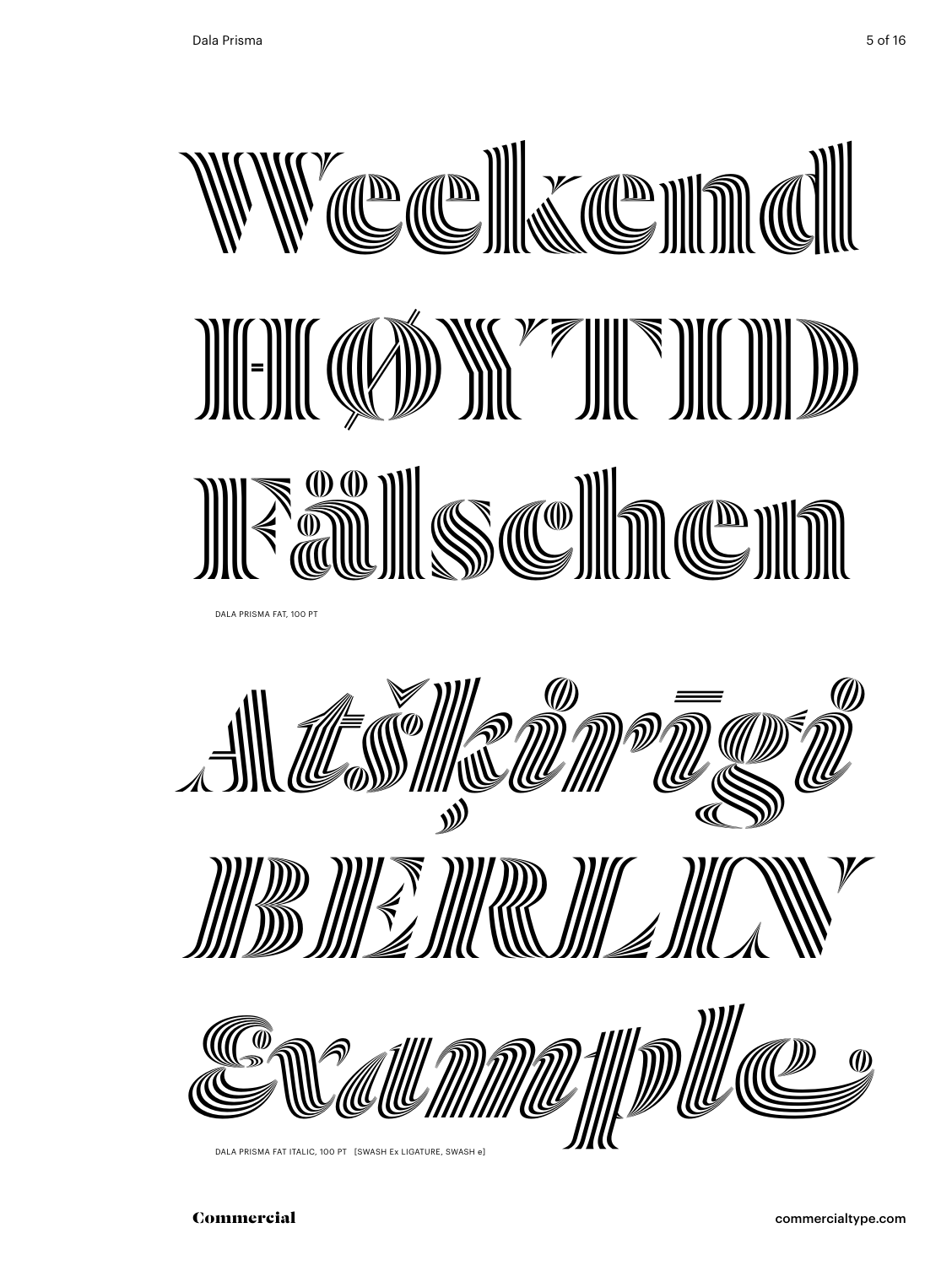![](_page_5_Picture_2.jpeg)

*democracy* Greochromoductist **PARTIZIO A CEO I CELE** Unterschmelliger

DALA PRISMA ITALIC, 70 PT [SWASH G P R Y, DISCRETIONARY II st LIGATURES]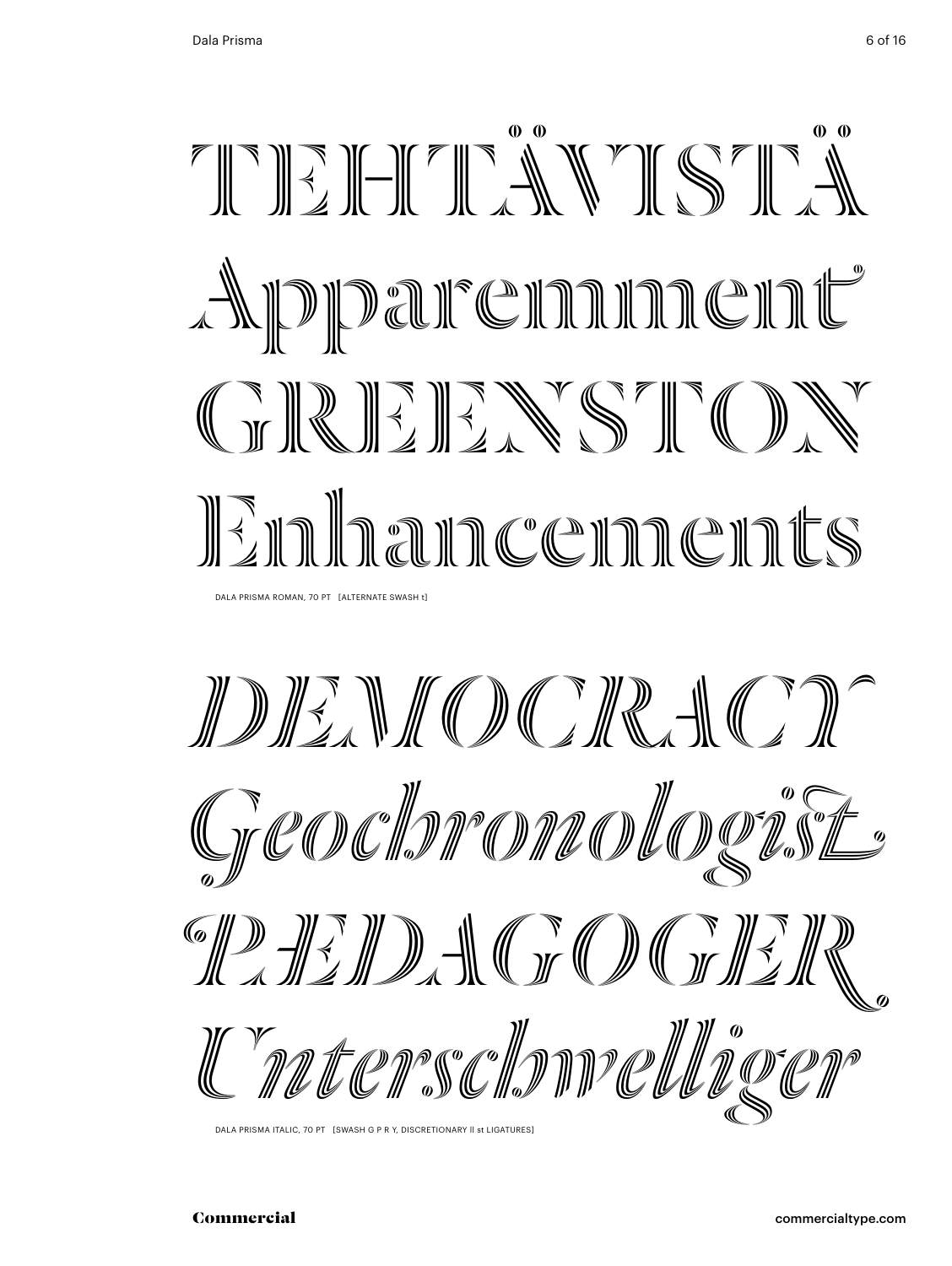![](_page_6_Picture_1.jpeg)

![](_page_6_Picture_2.jpeg)

Dala Prisma Bold Italic, 70 Pt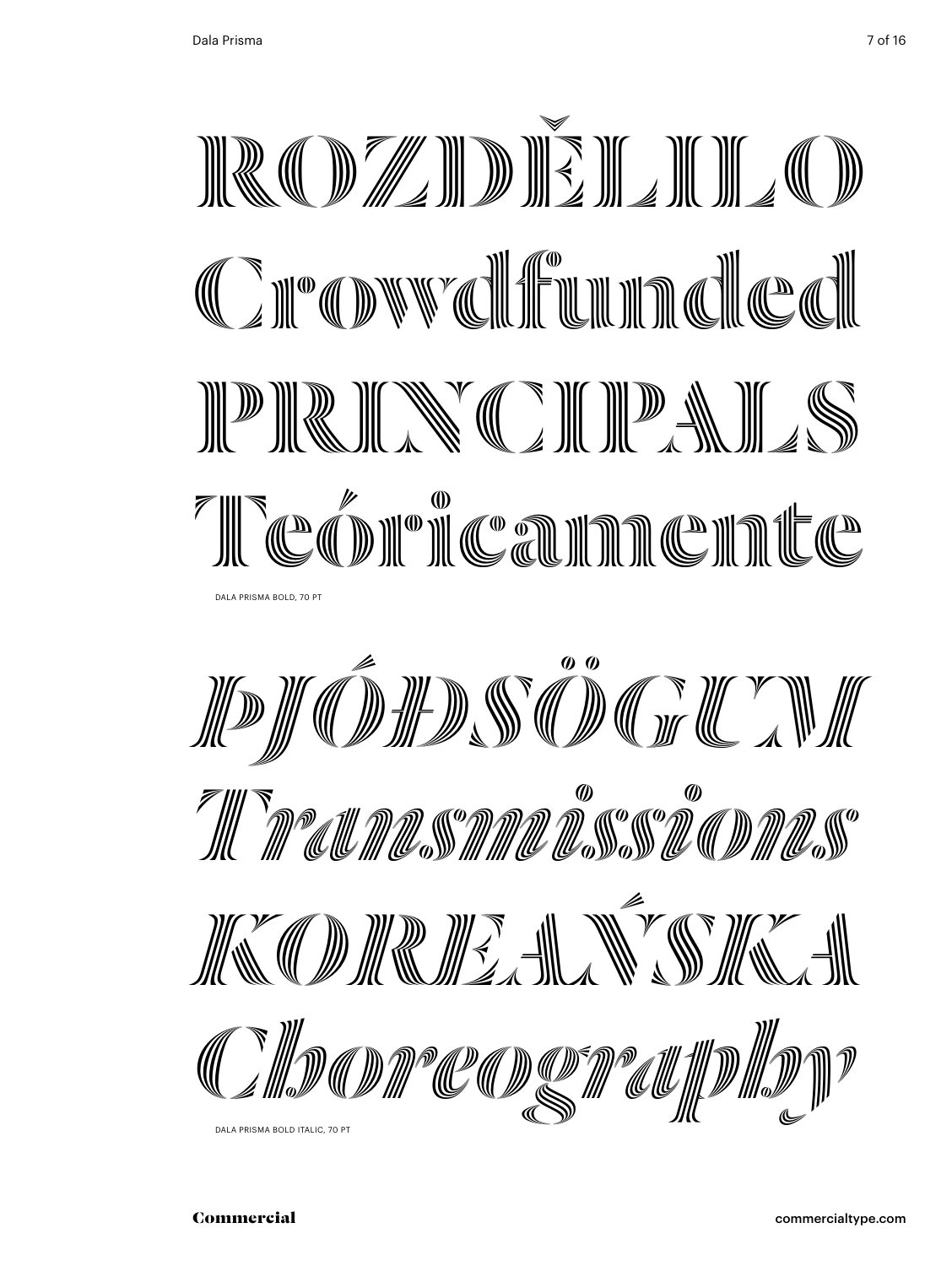![](_page_7_Picture_1.jpeg)

![](_page_7_Picture_2.jpeg)

![](_page_7_Picture_3.jpeg)

Dala Prisma Fat italic, 70 Pt [swash e F k z, alternate q]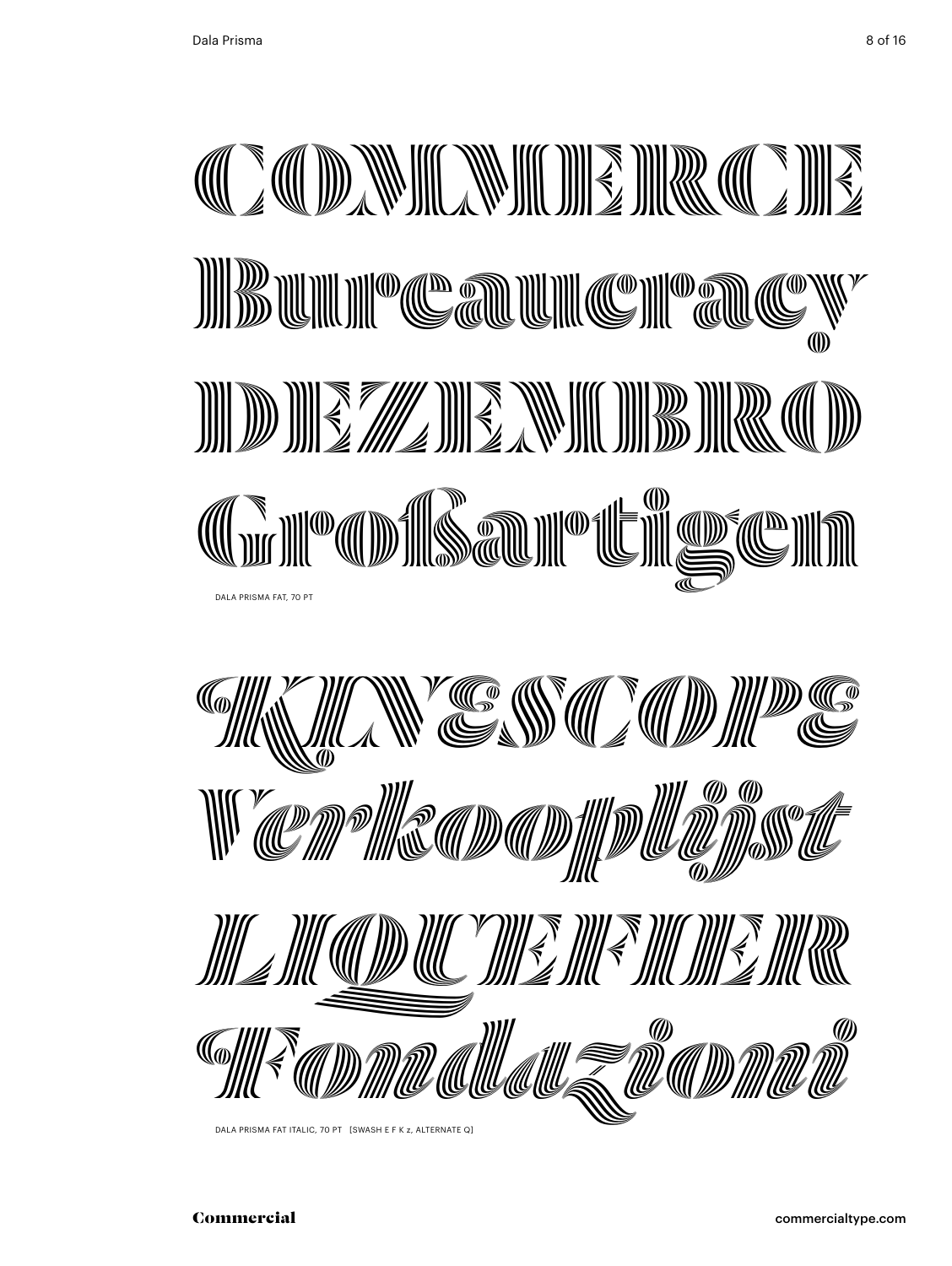THE RATE OF 49% DAILY Immortalised as the designer Miután 1911-ben egy hurrikán Dala Prisma Roman, 36 Pt

*Toisen palkinnon €700 A magic element that was needed El rumbo que necesita Paraguay* DALA PRISMA ITALIC, 36 PT [SWAS

UN DENIH-SIHÈCLE APRÈS <u>Ala proprio quande l'età gli</u> **Before leaving hsbc in 2005** Dala Prisma bold, 36 Pt

*vedic writing in 1600 Rising 28,700 meters over an Werkelijkheid Wonderlijker*

DALA PRISMA BOLD ITALIC, 36 PT [SWASH W k r v, DISCRETIONARY ij GLYPH]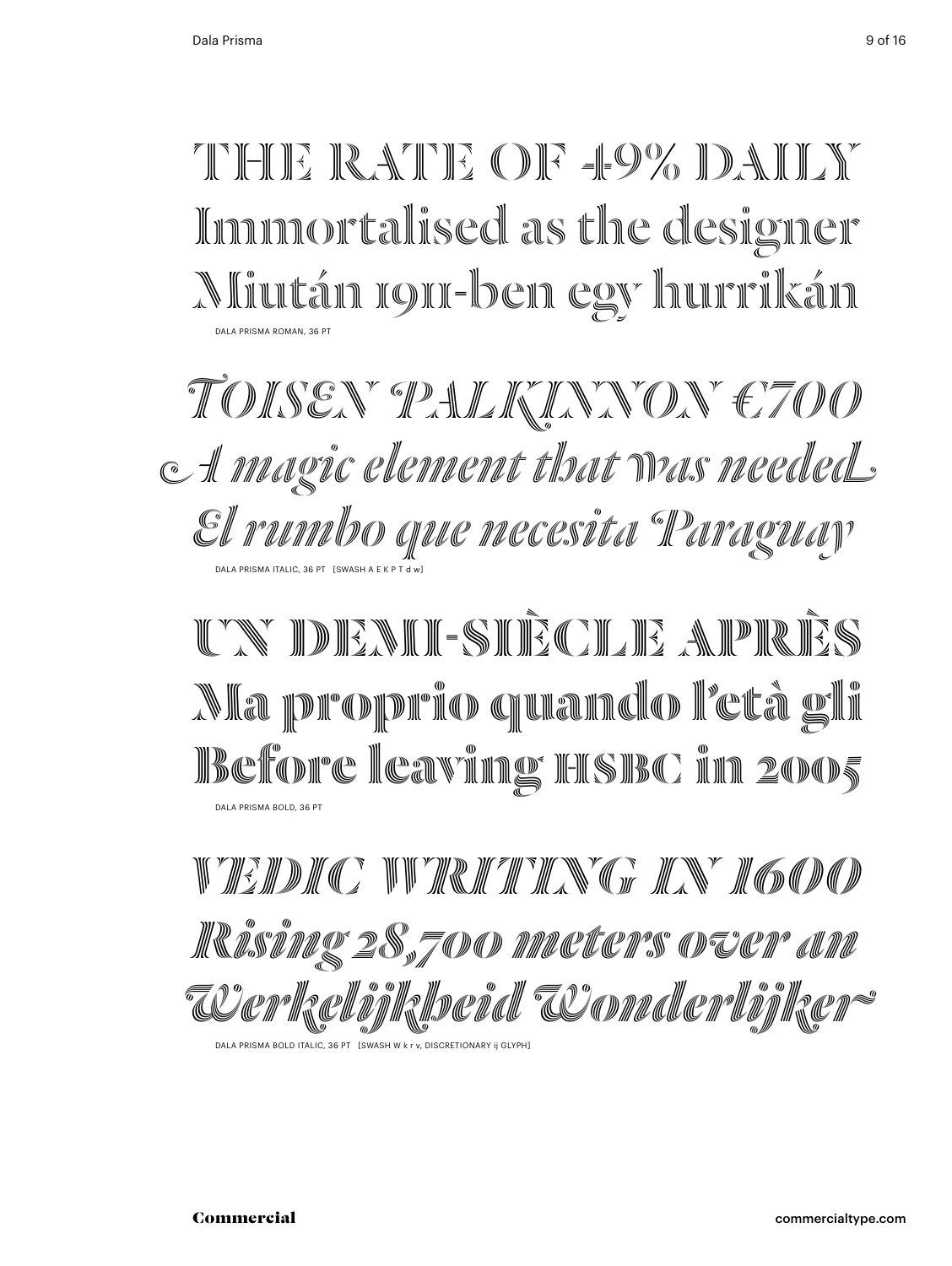## SIMITAS Q IRIQININ IRS Just alborut <del>2</del> of c. Time la la **Till the beates of the final ground and start of the conditions of the control of the control of the control o** Dala Prisma fat, 36 Pt [alternate swash ampersand]

STRAUS <u>AN BARTHER AND BARTHER OF THE STRAUGHT OF THE STRAIGHT OF THE STRAIGHT OF THE STRAIGHT OF THE STRAIGHT OF THE STRAIGHT OF THE STRAIGHT OF THE STRAIGHT OF THE STRAIGHT OF THE STRAIGHT OF THE STRAIGHT OF THE STRAIGHT</u> *Wider social implication Escampar el foc o l'aigua* Dala Prisma fat italic, 36 Pt [swash w]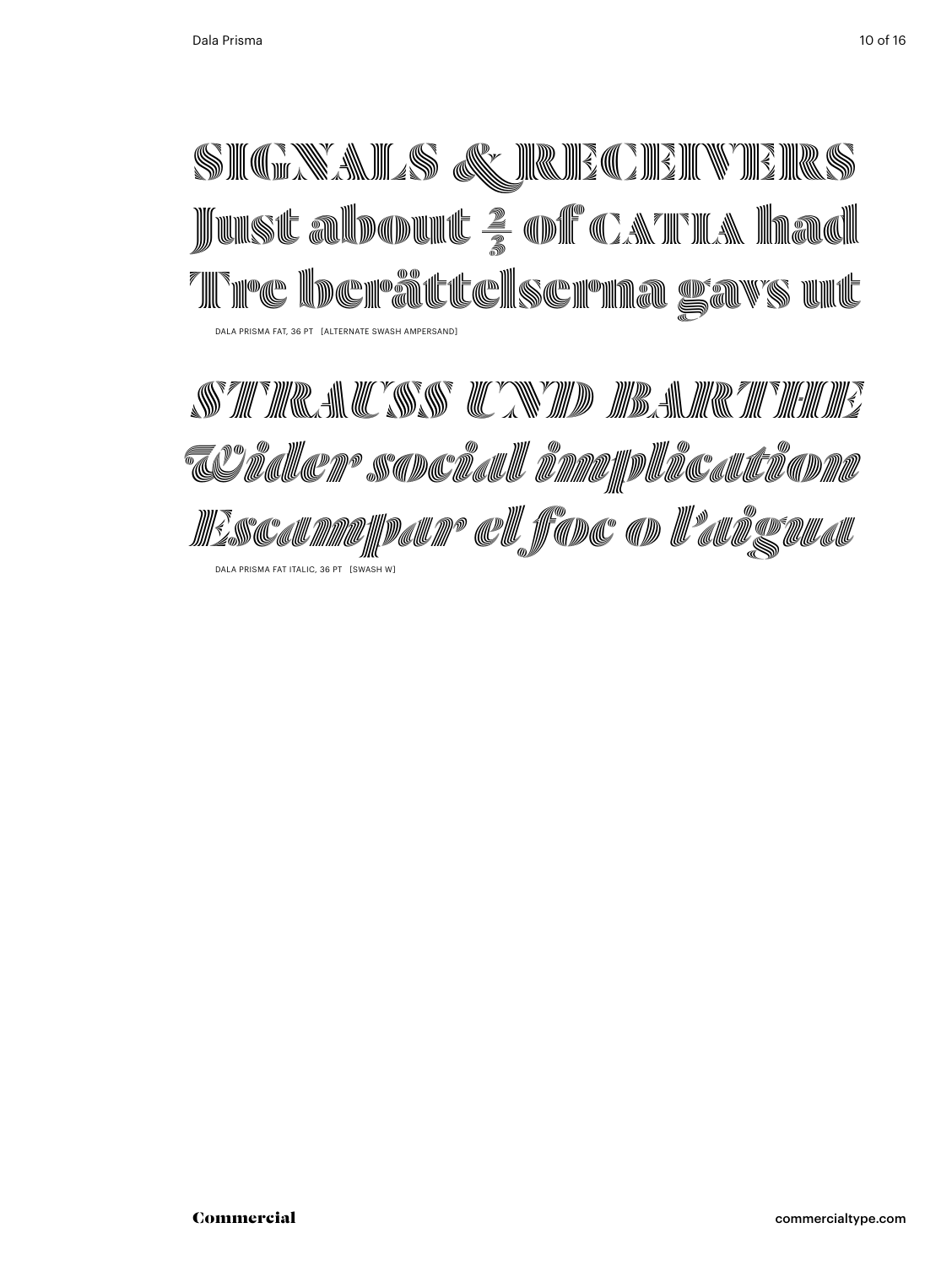![](_page_10_Picture_2.jpeg)

DALA PRISMA FAT ITALIC, 60 PT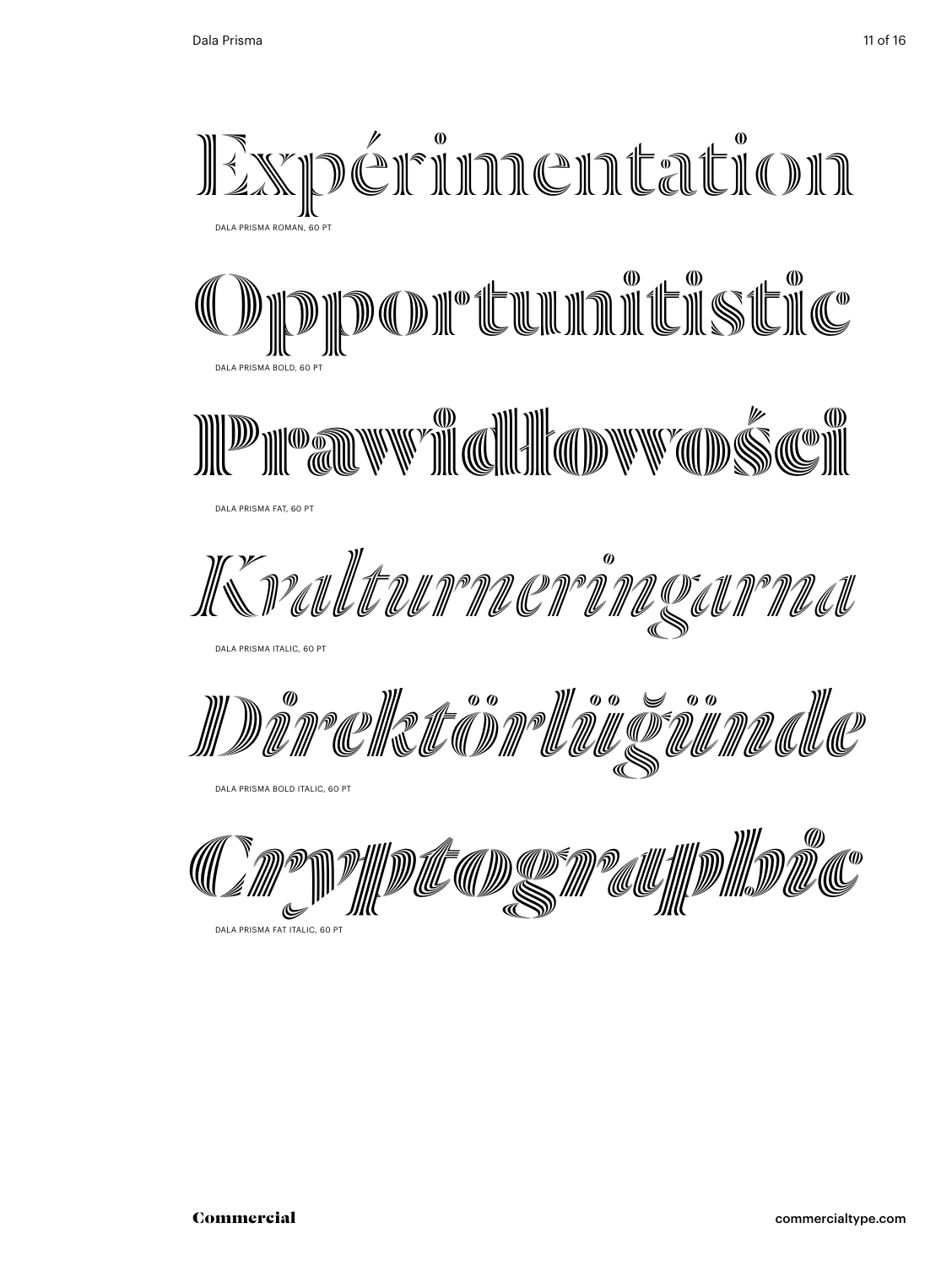| UPPERCASE                                | ABCDEFGHIJKLMNOPQRSTUVWXYZ                                                                                                                       |  |  |
|------------------------------------------|--------------------------------------------------------------------------------------------------------------------------------------------------|--|--|
| LOWERCASE                                | abcdefghijklmnopqrstuvwxyz                                                                                                                       |  |  |
| SMALL CAPS                               | ABCDEFGHIJKLMNOPQRSTUVWXYZ                                                                                                                       |  |  |
| STANDARD PUNCTUATION                     | $\{ \cdot _{\epsilon}:\ldots\text{---}() \} \{\}/ \setminus \&\text{if } \alpha^{\star\epsilon,\bullet\bullet\bullet\bullet},\ldots\text{---} \$ |  |  |
| ALL CAP PUNCTUATION                      | $i\dot{\epsilon}$ = - $-$ ()[]{}/ \@«» $\circ$                                                                                                   |  |  |
| SMALL CAP PUNCTUATION                    | $1!3$ $2$ () $\frac{1}{3}$ / $\&$ $3$ $3$ $3$                                                                                                    |  |  |
| LIGATURES                                | fb fh fi fj fk fl ff ffb ffh ffi ffj ffk ffl                                                                                                     |  |  |
| PROPORTIONAL OLDSTYLE<br>default figures | \$£€¥1234.567890¢f%‰ <sup>ao</sup> #°<+=-×÷>'"                                                                                                   |  |  |
| PROPORTIONAL LINING                      | ${\$E{\&1234567890\%}\%o\#°<+=-x}\;$                                                                                                             |  |  |
| PROPORTIONAL SMALL CAP                   | $$£EY1234567890\%$ %                                                                                                                             |  |  |
| PREBUILT FRACTIONS                       | $\frac{1}{2}$ $\frac{1}{3}$ $\frac{2}{3}$ $\frac{1}{4}$ $\frac{3}{8}$ $\frac{1}{8}$ $\frac{3}{8}$ $\frac{5}{8}$ $\frac{7}{8}$                    |  |  |
| <b>NUMERATORS &amp;</b><br>DENOMINATORS  | $\mathbb{H}^{1234567890/1234567890}$                                                                                                             |  |  |
| <b>SWASH UPPERCASE</b>                   | QQY & & TTT                                                                                                                                      |  |  |
| SWASH LOWERCASE                          | adehbmmrttz                                                                                                                                      |  |  |
| SWASH SMALL CAP                          | Y ÝŶŸŶ                                                                                                                                           |  |  |
| <b>SWASH LIGATURES</b>                   | ct st ct st fr ffr                                                                                                                               |  |  |
| ACCENTED UPPERCASE                       | ÁÂÀÄÅÃĂĀĄÅÆÆÇĆČĈŎĐÉÊÈËĔĔEĘĞĜĢĠĦĤÍÎÌÏİ<br>ĪĮĨĬĴĶŁĹĽĻĿÑŃŇŅŊÓÔŎŎŎŎŎØŒŔŘŖŠŚŞŜŞÞŤŢŦ<br><b>ÚŨŨŰŬŰŪŲŮŨŴŴŴŴŶŶŶŸIJŽŹŻ</b>                                 |  |  |
| ACCENTED LOWER CASE                      | áâàäåããāąåææçćčĉċďđðéêèëěēęğĝģġhĥıíîìïiīįĩiĵjķłĺľļŀñńňņ<br>'nŋóôòöõőōøøœŕřŗßšśşŝşþťṭŧúûùüŭűūụůũẃŵŵẅýŷỳÿijžźż                                     |  |  |
| ACCENTED SMALL CAPS                      | ĹÂÀÄÅĂĂĂĄÅÆÉÇĆČĈĊĎĐÉÊÈËĔĔĘĞĜĢĠĦĤÍÎÌĬĪĮĨĬĴĶŁĹĽĻ<br>ĿŃŃŇŅŊŎŎŎŎŎŎŎŎŎŒŔŘŖŠŚŞŜŖŀŤŢŦŰŮŨŬŮŨŢŮŨŴŴŴ<br><b>ŴÝŶŶŸŽŹŻ</b>                                    |  |  |
| ACCENTED SWASH<br>LOWERCASE              | ₺'n'nﯩĔﯩ׆׆֖֖֖֖֖֖֖֖֖֖֟׀׆֖֖֖֖֖֖֖֖֖֖֖֟׀֡׆֖֛֖֖֖֖׆֖֩׀׆֖֖֖֖֖֖֖֖֖֖׀                                                                                     |  |  |

note: dala floda roman substituted Here in place of dala prisma, wHicH is not intended for use at tHis size. cHaracter set is identical.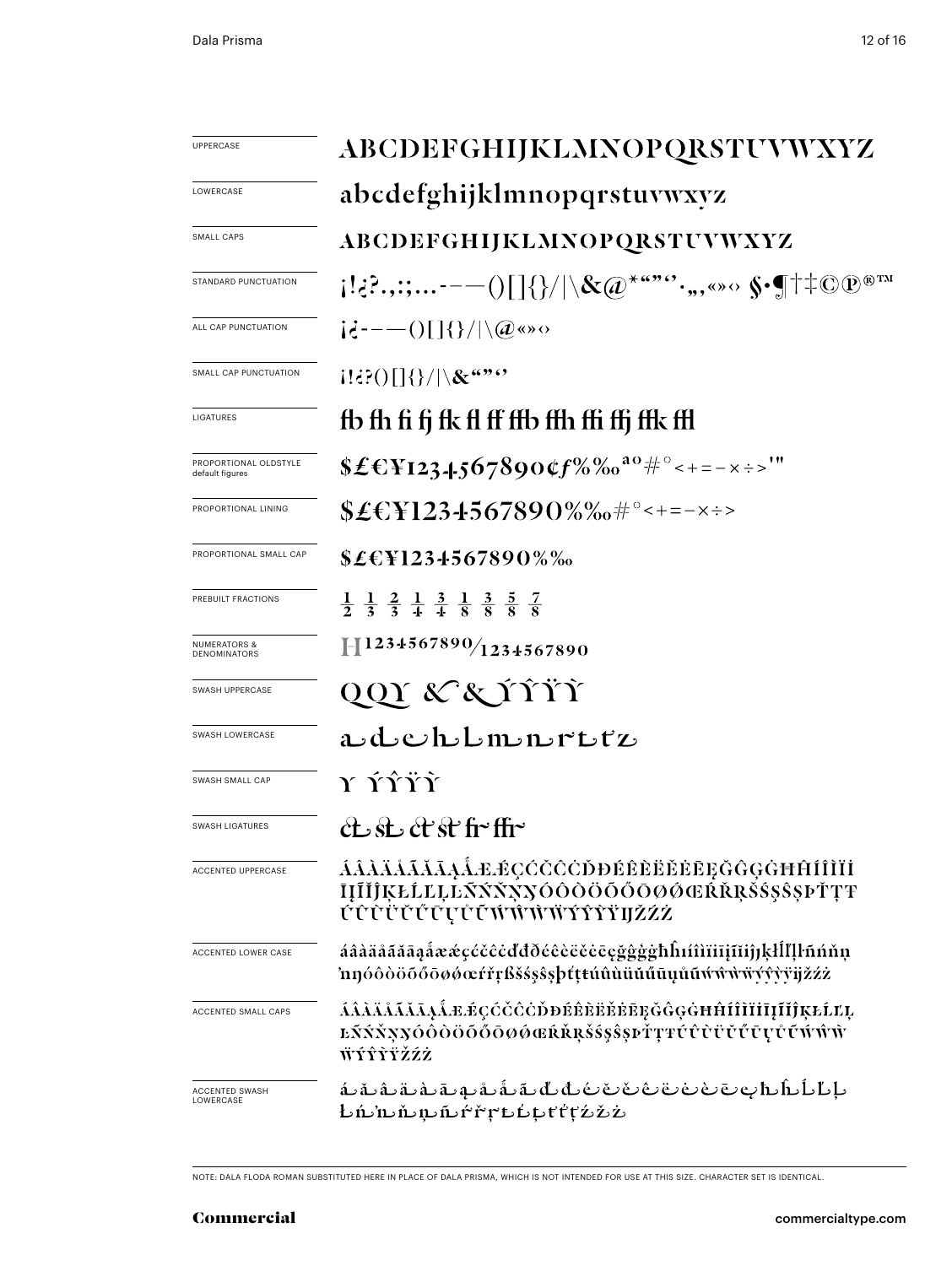| <b>UPPERCASE</b>                          | <i>ABCDEFGHIJKLMNOPQRSTUWXYZ</i>                                                                                                                                                                                                                                                                                                                                   |  |  |
|-------------------------------------------|--------------------------------------------------------------------------------------------------------------------------------------------------------------------------------------------------------------------------------------------------------------------------------------------------------------------------------------------------------------------|--|--|
| LOWERCASE                                 | abcdefghijklmnopqrstuvwxyz                                                                                                                                                                                                                                                                                                                                         |  |  |
| STANDARD PUNCTUATION                      | $\{ \langle i^2_i, \ldots \cdot - - () / \rangle / \rangle / \setminus$ &@*"" $^o$ ,,,«» $\circ \oint$ of†‡ $\mathbb{O} \mathbb{P}^{\mathbb{P}^{\mathrm{TM}}}$                                                                                                                                                                                                     |  |  |
| ALL CAP PUNCTUATION                       | $i\dot{\mathbf{i}}$ --- $\bigcirc$ [[{ $\mathcal{V}$  \@«» $\circ$                                                                                                                                                                                                                                                                                                 |  |  |
| LIGATURES                                 | fb ff fb fi fi fk fl fr ffb ffb ffi ffi ffk ffl ffr gy gg ggy<br>fb fb fi fj fk fl ff ffb ffb ffi ffi ffk ffl fh ffh fh ffh                                                                                                                                                                                                                                        |  |  |
| PROPORTIONAL OLDSTYLE<br>default figures  | \$£€¥1234567890¢f%‰ <sup>40</sup> #°<+=-×÷>'"                                                                                                                                                                                                                                                                                                                      |  |  |
| PROPORTIONAL LINING                       | \$£€¥1234567890%‰#°<+=-×÷>                                                                                                                                                                                                                                                                                                                                         |  |  |
| PREBUILT FRACTIONS                        | $\frac{1}{2}$ $\frac{1}{3}$ $\frac{2}{3}$ $\frac{1}{4}$ $\frac{3}{4}$ $\frac{1}{8}$ $\frac{3}{8}$ $\frac{5}{8}$ $\frac{7}{8}$                                                                                                                                                                                                                                      |  |  |
| <b>NUMERATORS &amp;</b><br>DENOMINATORS   | $\left  \frac{1}{2} \right $ 1234567890/1234567890                                                                                                                                                                                                                                                                                                                 |  |  |
| <b>DISCRETIONARY LIGATURES</b>            | <i>Et is ll st sp us ij qj</i>                                                                                                                                                                                                                                                                                                                                     |  |  |
| SWASH UPPERCASE                           | $c$ $f$ $c$ $E$ ${\mathcal{B}}$ ${\mathcal{D}}$ ${\mathcal{E}}$ ${\mathcal{F}}$ ${\mathcal{G}}$ ${\mathcal{F}}$ ${\mathcal{K}}$ ${\mathcal{K}}$ ${\mathcal{M}}$ ${\mathcal{N}}$ ${\mathcal{N}}$<br>$\mathcal{N} \chi p \varrho \underline{\rho} \underline{\rho} \underline{\rho} \chi R \overline{\chi} \overline{\nu} \overline{\omega} \gamma \overline{\zeta}$ |  |  |
| SWASH LOWERCASE                           | $a$ d e h $k$ l $m$ n $r$ t $v$ v $v$ w $w$ $\in$ $z$                                                                                                                                                                                                                                                                                                              |  |  |
| <b>SWASH LIGATURES</b>                    | Ex Th Th & St & St fr~ffr~                                                                                                                                                                                                                                                                                                                                         |  |  |
| STYLISTIC ALTERNATES                      | $h$ fh ffh fh ffh $h$                                                                                                                                                                                                                                                                                                                                              |  |  |
| ACCENTED UPPERCASE                        | ĹĹĹĹĬĹĹĹĹĻĹŁÉÇĆČĈŎĎĐÉÊÈĔĔĔĘĞĜĢĠĦĤÍÎĨĬĬĮ<br>ĨĬĴĶŁĹĽĻĿŃŃŇŊŊŎŎŎŎŎŎŌØŒŔŘŖŠŚŞŜŞÞŤŢŦŰŨŨ<br><i>ÜŬŰŪŲŮŨ</i> ŴŴŴŸŶŶ <i>ŸIJŽŹŻ</i>                                                                                                                                                                                                                                           |  |  |
| <b>ACCENTED LOWER CASE</b>                | áâàäåããāaẩæéçćčĉċďđðéêèëěēęğĝģġbĥıíîìïījĩĭiĵjķŀĺľḷŀñńňņ nyóôò<br>$\ddot{o} \tilde{o} \tilde{o} \tilde{o} \phi \alpha$ r̃r̃fsšss $s$ sht $t$ túûù $\ddot{u} \tilde{u} \tilde{u} \tilde{u} \tilde{u} \mu \tilde{u} \tilde{u}$ wŵŵ $\ddot{y} \dot{\gamma} \dot{\gamma} \dot{\gamma} \ddot{\gamma} \ddot{\gamma} \ddot{\gamma} \ddot{z} \dot{z}$                       |  |  |
| <b>ACCENTED SWASH</b><br><b>UPPERCASE</b> | cİclelelelelelelelele£ĎĐĐÉÊËËĚĚĒĘÉËËËŘ<br><i>ĚĖĒĘĞĜGĠI<del>ĴKKĄ</del>ŎŎŎŎŖŊŴŇŇŅŇŇ</i> Ŷ<br>Ņ^ĄŔŃŖŔŔŖŔŖĬŢŦÞŴŴŴIJŶŸŶŘ <del>ŔŔ</del>                                                                                                                                                                                                                                  |  |  |
| ACCENTED SWASH<br>LOWERCASE               | <i>ن «تى ئا باق با باق باش باق بال بال بان ف ۋ بۇ ق بۇ باق باق باق بال بال بال بال بال باق باق</i><br>ᡅ <i>ᡝᡅᡕᡅᡏᡅᡤ᠈ᢞᡎ᠊ᡄ᠘᠊ᢩᡄ᠊ᡟᡲᡃᡛ</i> ᠊ᡤᠡᡥᡝ᠉ᡝᠠ᠂᠊ᡝᡠᢁᡠ᠊ᡂᢆ᠊ᡕᡈᢩᡷᢩᡲᡱᡱᡱᡱ                                                                                                                                                                                                  |  |  |

note: dala floda italic substituted Here in place of dala prisma, wHicH is not intended for use at tHis size. cHaracter set is identical.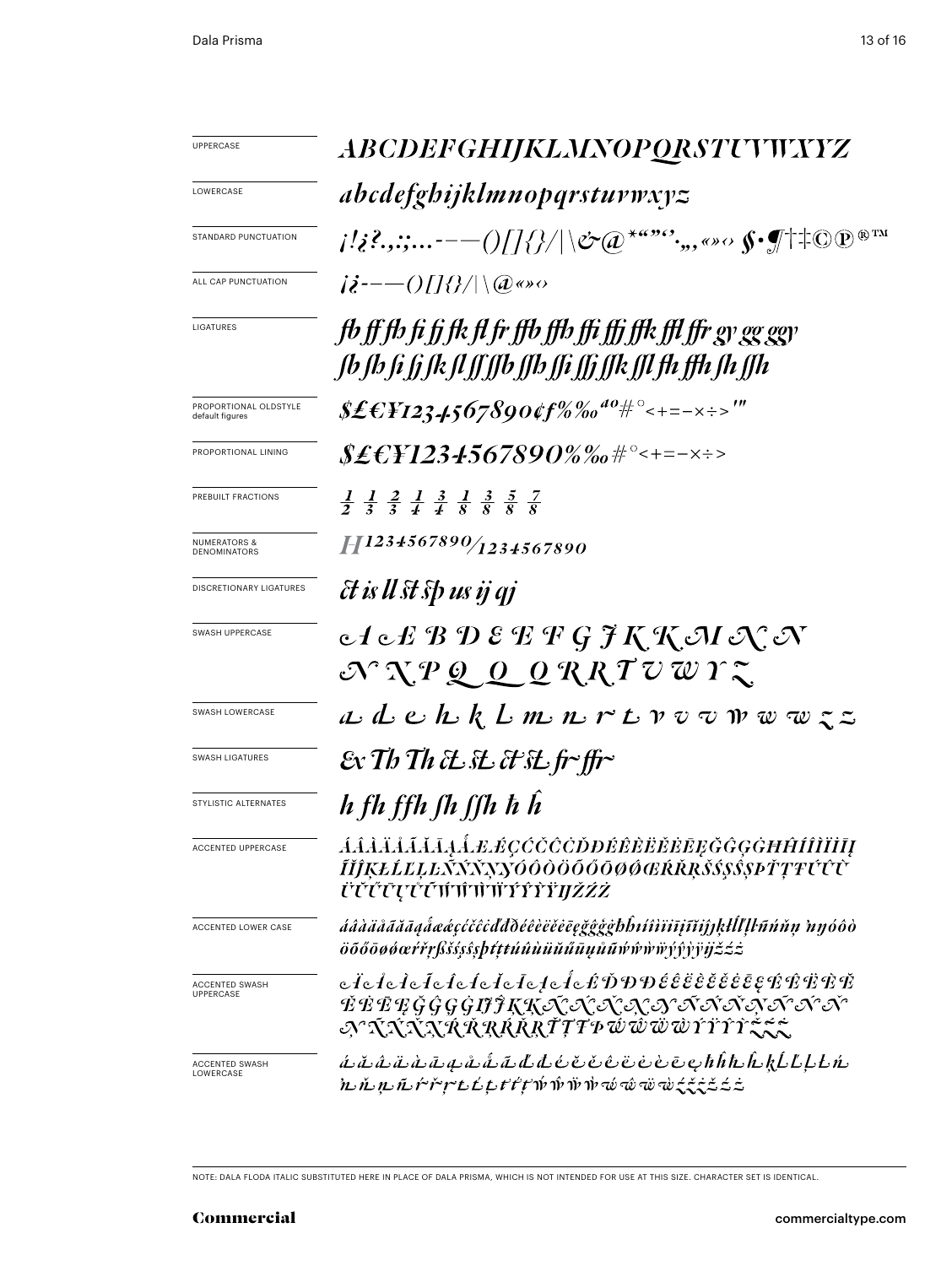| <b>OPENTYPE FEATURES</b><br><b>FAMILY WIDE</b>                                                        | DEACTIVATED                                              | <b>ACTIVATED</b>                                                                                                               |  |
|-------------------------------------------------------------------------------------------------------|----------------------------------------------------------|--------------------------------------------------------------------------------------------------------------------------------|--|
| ALL CAPS<br>opens up spacing, moves<br>punctuation up, substitutes<br>lining figures                  | 'Chip' & \$170                                           | <i>CHIP' &amp; SI70</i>                                                                                                        |  |
| PROPORTIONAL OLDSTYLE<br>default figures                                                              | $s_{357}$ $\epsilon$ $s_{95}$ $\epsilon$ 621             | $\$357$ $$895$ $$62$                                                                                                           |  |
| PROPORTIONAL LINING                                                                                   | $s_{357}$ $\epsilon$ $s_{95}$ $\epsilon$ $62$ $\epsilon$ | \$357 CS95 £621                                                                                                                |  |
| PREBUILT FRACTIONS                                                                                    | $2$ )(2)(3 $2/3$ )( $=$                                  | $2\frac{1}{2}$ $\frac{1}{3}$ $\frac{2}{3}$ $\frac{1}{4}$ $\frac{3}{8}$ $\frac{1}{8}$ $\frac{3}{8}$ $\frac{5}{8}$ $\frac{7}{8}$ |  |
| <b>ARBITRARY FRACTIONS</b><br>ignores numeric date format                                             | $2$ $1/72$ $3/29$ $=$ $5/0$ $=$                          | $2^{1/72}$ $3/29$ $15/6$                                                                                                       |  |
| <b>DISCRETIONARY LIGATURES</b><br>ct st                                                               | Hastened facts                                           | Hastened facts                                                                                                                 |  |
| <b>LANGUAGE FEATURE</b><br>Română (Romanian) s accent                                                 | <b>STIRI Fainnosi</b>                                    | <b>STIIRI Fainnoşi</b>                                                                                                         |  |
| <b>LANGUAGE FEATURE</b><br>Nederlands (dutch) IJ glyph                                                | <b>RIJKS Lijnbus</b>                                     | RIJKS Lijnbus                                                                                                                  |  |
| <b>OPENTYPE FEATURES</b><br><b>ROMAN ONLY</b>                                                         | <b>DEACTIVATED</b>                                       | <b>ACTIVATED</b>                                                                                                               |  |
| <b>SMALL CAPS</b>                                                                                     | <b>Chip' &amp; \$3170?</b>                               | "CHIP" & \$3170?                                                                                                               |  |
| ALL SMALL CAPS                                                                                        | <i><b>Chip' &amp; \$3170?</b></i>                        | "CHIP" & \$3170?                                                                                                               |  |
| SWASH<br>Q Y (activates discretionary<br>ligatures; final swashes apply<br>only to the end of a line) | <b>NOUU</b><br><b>ULCSULOIN</b>                          | $\mathbb{C}$ on $\mathbb{C}$<br>Ducstion<br>«                                                                                  |  |
| STYLISTIC SET 01                                                                                      | VYE<br>∭∟∐<br>A FYKA LY<br>N                             |                                                                                                                                |  |

## 'Chip' & \$170

#### **opentype FEATUREs** roman only

STYLISTIC SET 01 alternate Q Y

swash + STYLISTIC SET 02 alternate final swash t

STYLISTIC ALTERNATES<br>Illustrator/Photoshop

'Chip' & \$3170? 'Chip' & \$3170? **Your Question** YEAH QUICK Yaoundé Quit Yaoundé Quit

### **ACTIVATED**

**Nour Question** YEAH QUICK 'Chip' & \$3170? 'Chip' & \$3170? Illustrator/Photoshop Quickly Yawns Quickly Yawns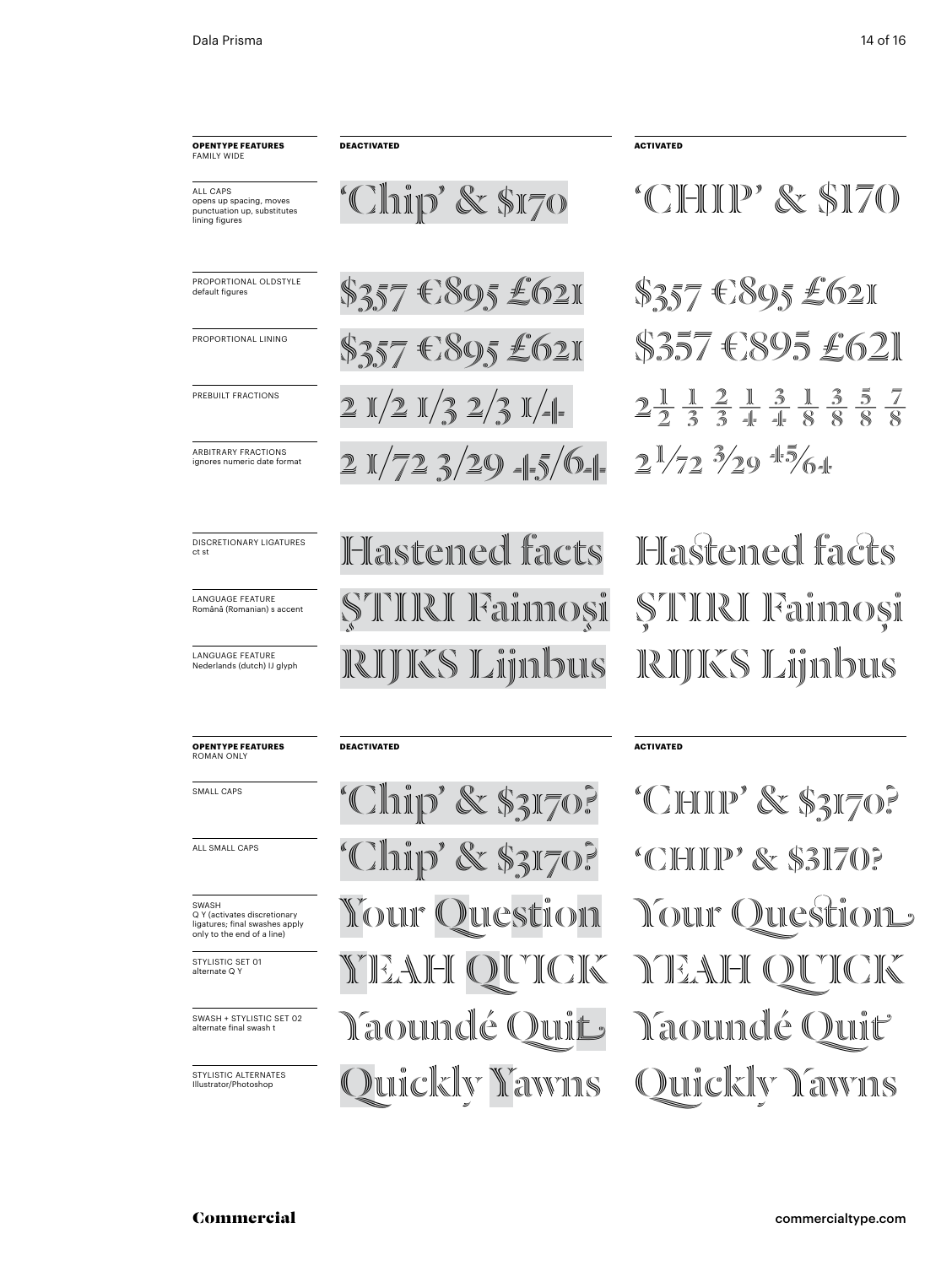#### **opentype FEATUREs** italic only

swash A Æ B D E F G J K M N Q R T V W Y Z a d e h k l m n r t v w z (ac-tivates discretionary ligatures; final swashes apply only to the end of a line)

DIscRETIONaRY lIGaTUREs ct is st sp us

STYLISTIC SET 01 alternate h

STYLISTIC SET 02 alternate v w

STYLISTIC SET 03 alternate \

swash + STYLISTIC SET 04 alternate swash z t

swash + STYLISTIC SET 05 alternate E Q

STYLISTIC ALTERNATES Illustrator/Photoshop

*arch Rival Wildest winner Abacus specialist Abacus specialist This heavy hitter Your heavy vow Your heavy vow Brews vow avid Brews vow avid Youthful Yelling Jazz Age Starlet*

*arch Rival Wildest winner This heavy hitter Even queue even queue Jazz Age Starlet Youthful Yelling*